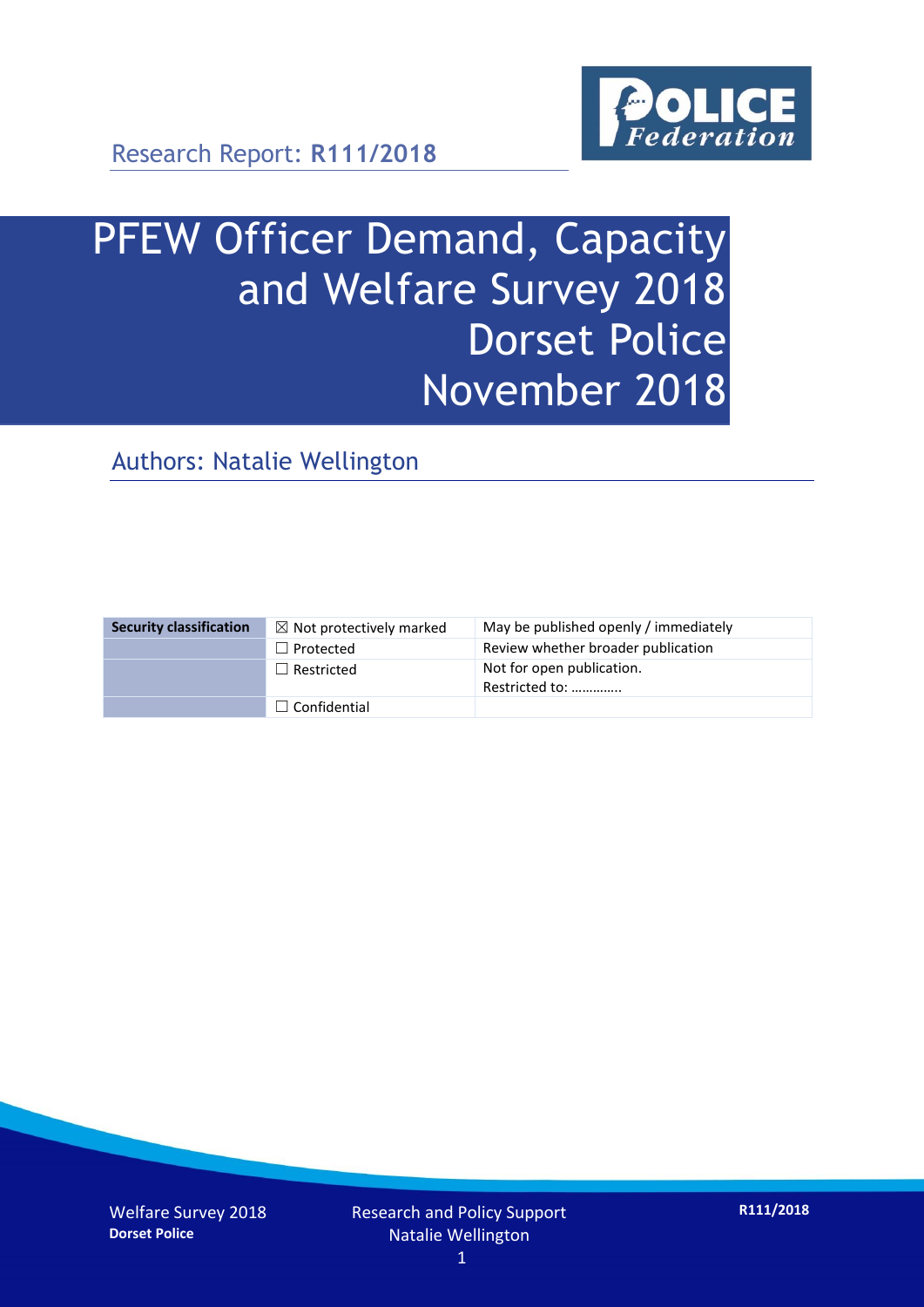## **FOREWORD**

#### **INTRODUCTION**

Over the last decade, the impact of reducing policing budgets on officer numbers has been considerable, with a 15% fall in officer numbers over a seven year period from a high of 142,056 in 2009 to 121,010 in March 2018. $^{\mathrm{i}}$  Evidence from a focus group study conducted by the PFEW<sup>ii</sup> highlighted that these reductions may be having a negative effect on officers individual wellbeing. It was within this context that the Police Federation of England and Wales (PFEW) began a biennial Demand, Capacity and Welfare Survey. The 2018 PFEW Officer Demand, Capacity and Welfare Survey is the second iteration of the survey.

This report provides a summary of responses to key questions from the 2018 PFEW Officer Demand, Capacity and Welfare Survey from respondents in Dorset Police.

Where appropriate, details of average responses from last year, or the police service as a whole, are also presented. However, differences across these figures have not been tested to assess whether they are statistically significant<sup>1</sup>; therefore any and all differences reported are for guidance only and must be treated with caution.

Force rankings have not been included, because not all differences are statistically significant. In addition, forces with fewer than 100 respondents were not provided with a force level report as their sample size was too small to be representative of the force as a whole and may have enabled identification of individuals based on their demographics.

Please be aware that the total number of responses for each item may vary slightly as not all items were answered by all respondents, and all percentages are rounded to the nearest whole number. In addition, the actual differences between any and all groups may be quite small and these details should be considered when interpreting the data.

-

 $<sup>1</sup>$  As all the data are derived from samples of the population, rather than the whole population, percentage figures calculated are strictly</sup> speaking estimates, rather than exact measures. This means that every figure has a margin of error associated with it. Hence a very small percentage difference year on year may be due to sampling, rather than to actual changes.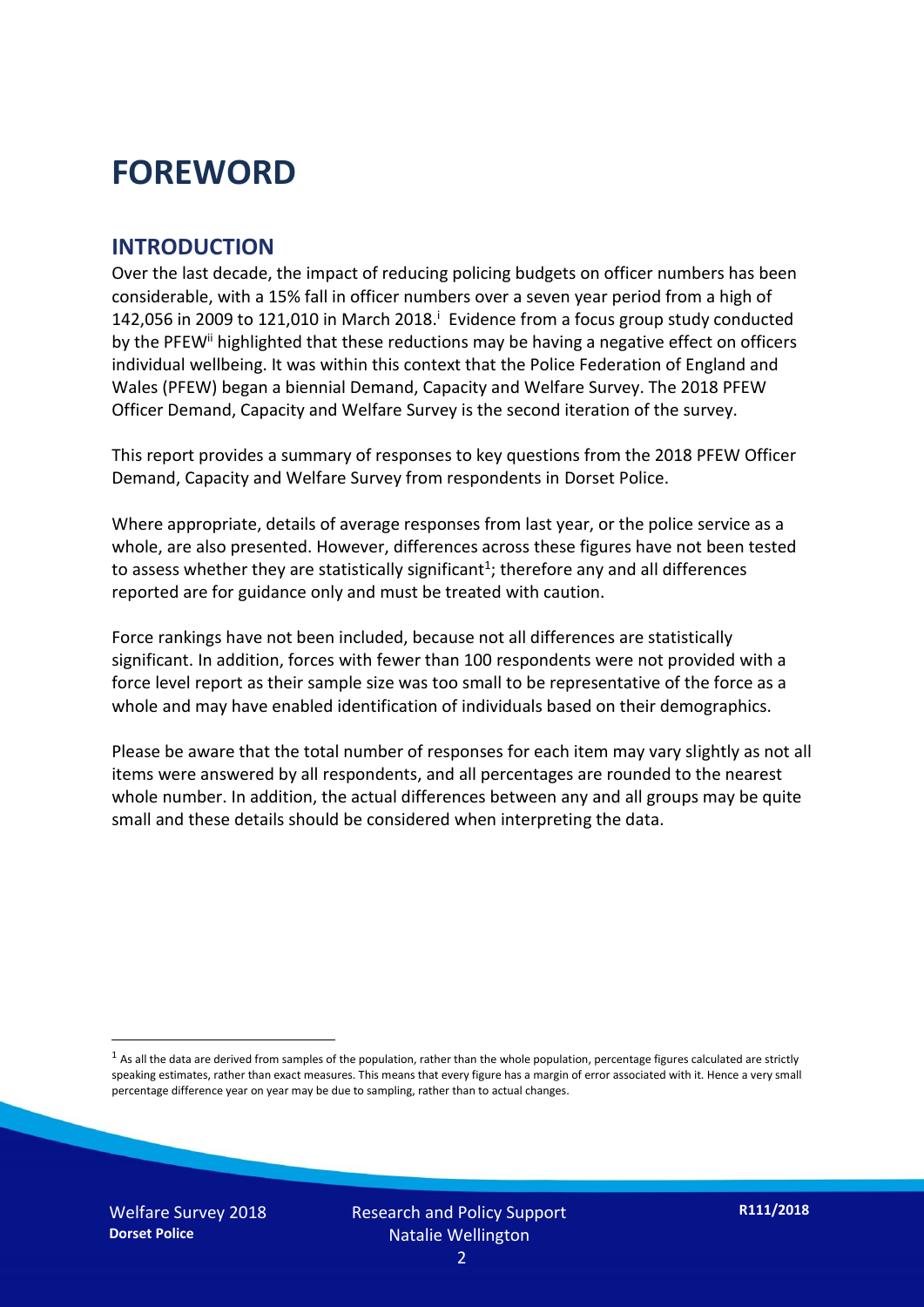#### **RESPONSE RATES AND DEMOGRAPHICS**

Survey responses were gathered over a six-week period between August and September 2018. All officers of the federated ranks in England and Wales were eligible to participate.

Analyses were conducted on a sample of 18,100 responses drawn from all 43 forces across England and Wales.<sup>2</sup> The national response rate for the 2018 survey was 15%.

Overall 4% of respondents (n=788) to the survey declined to state which force they belonged to. These responses have been included within the national data but are excluded from force-level analyses.

206 responses were received from Dorset Police, representing a response rate of around 17%.<sup>3</sup> The margin of error for this report has been calculated using the size of the sample and the population. At a 95% confidence level, this force report has a 6% margin of error. If the margin of error is less than 5%, it can be considered to be within the normal bounds of academic rigor.<sup>4</sup> If this threshold has not been met, the results from this report must be interpreted with caution.

70% of responses from Dorset Police were received from male officers and 27% of responses were from female officers. The other 3% preferred not to say or identified in another way. In regards to rank, 66% of respondents from Dorset Police were Constables, 26% were Sergeants, 6% were Inspectors, and 2% were Chief Inspectors. 2% of responses from Dorset Police were received from Black and Minority Ethnic (BME) officers.

- <sup>3</sup> Based on March 2018 Home Office figures of officer headcount, for full details please see item ii in the reference section.
- <sup>4</sup> The generally accepted academic standards is a 95% confidence level with a 5% (or less) margin of error.

-

 $2$  Data were removed where the respondent indicated they were not currently a police officer or they gave implausible answers – for full exclusion criteria, please see the full report.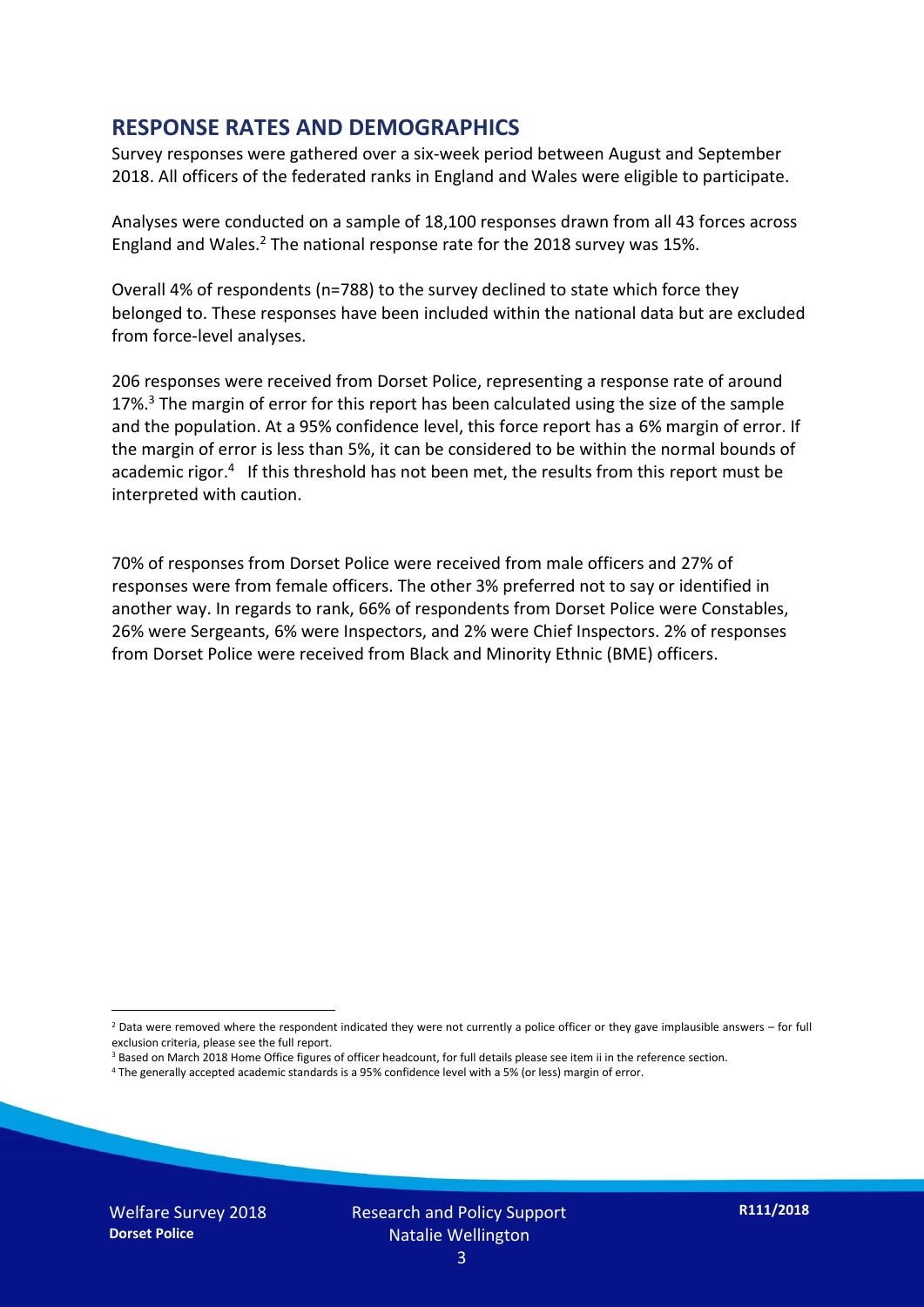## **INFOGRAPHIC**



### **Who responded?**

**206** responses were received from Dorset Police, representing a **17%** response rate



Welfare Survey 2018 **Dorset Police**

Research and Policy Support Natalie Wellington

**R111/2018**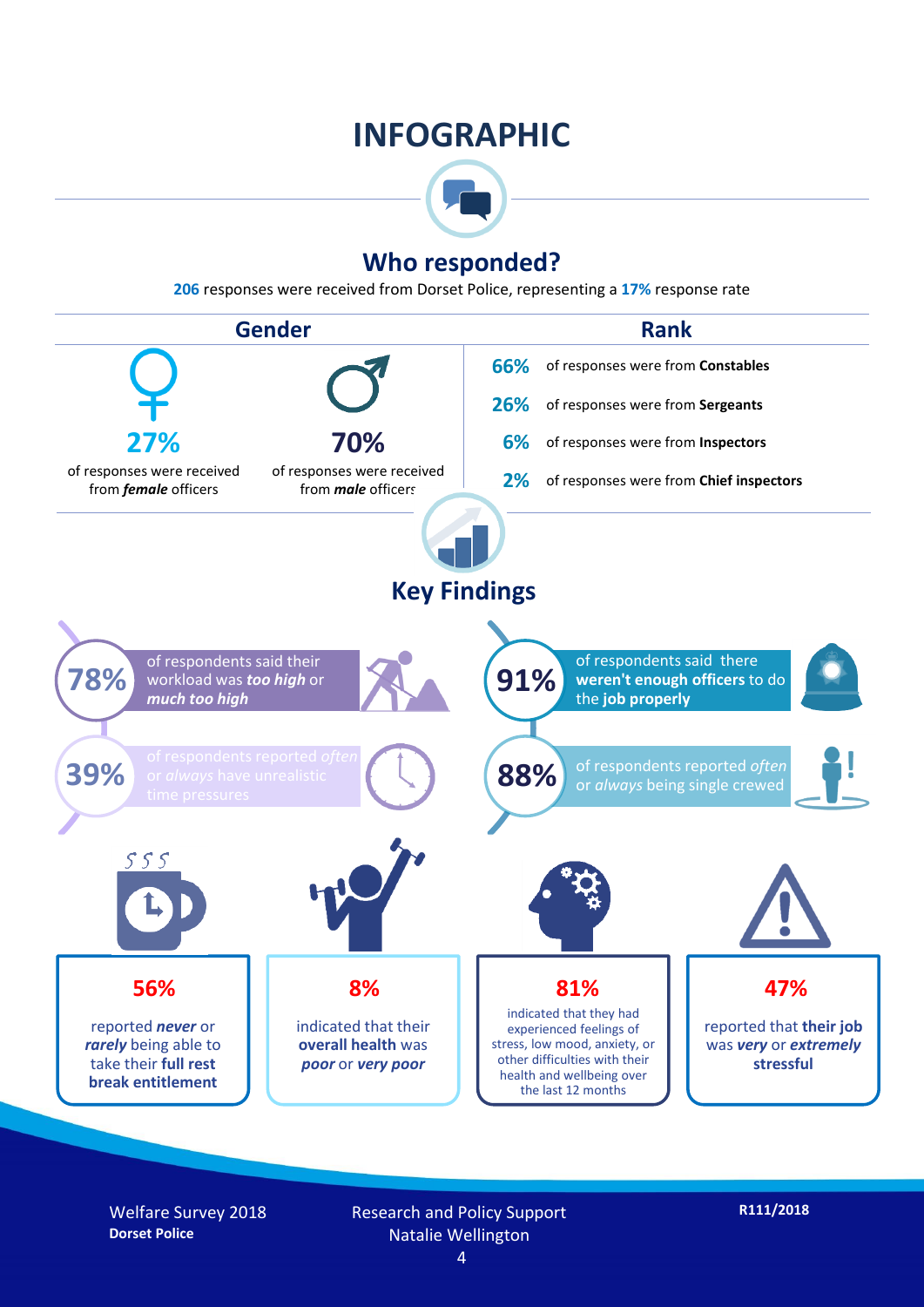## **Executive Summary**

- **206** responses were received from Dorset Police, representing a response rate of around **17%**.
- The average (mean) rating for overall Job satisfaction for respondents from Dorset Police was **4/10.**
- Frequent single crewing (often or always) was reported by **88%** of respondents from Dorset Police.
- **56%** of respondents from Dorset Police reported *never* or *rarely* being able to take their **full rest break entitlement***; lower than* the proportion in 2016.
- **78%** of respondents from Dorset Police said their **workload** was *too high* or *much too high; higher than* the proportion in 2016.
- **39%** of respondents from Dorset Police reported *often* or *always* **having unrealistic time pressures***; lower than* the proportion in 2016.
- **91%** of respondents from Dorset Police said there **weren't enough officers to do the job properly***; lower than* the proportion in 2016.
- **5%** said that they had **enough time engage in proactive policing** in their team/unit*; lower than* the proportion in 2016.
- **8%** of respondents from Dorset Police indicated that their **overall health** was *poor* or *very poor.*
- **81%** of respondents from Dorset Police indicated that they had **experienced feelings of stress, low mood, anxiety, or other difficulties with their health and wellbeing** over the last 12 months.
- **47%** of respondents from Dorset Police reported that their job was *very* or *extremely*  **stressful***; the same as* the proportion in 2016.
- **19%** of Dorset Police respondents reported that they had suffered **one or more injuries** that required medical attention as a result of **work-related violence** in the last year.
- **17%** of Dorset Police respondents reported that they had suffered **one or more injuries** that required medical attention as a result of **work-related accidents** in the last year.
- **38%** of respondents from Dorset Police felt that someone would be **treated differently (in a negative way)** if they disclosed difficulties with their mental health and wellbeing; *lower than* the proportion in 2016.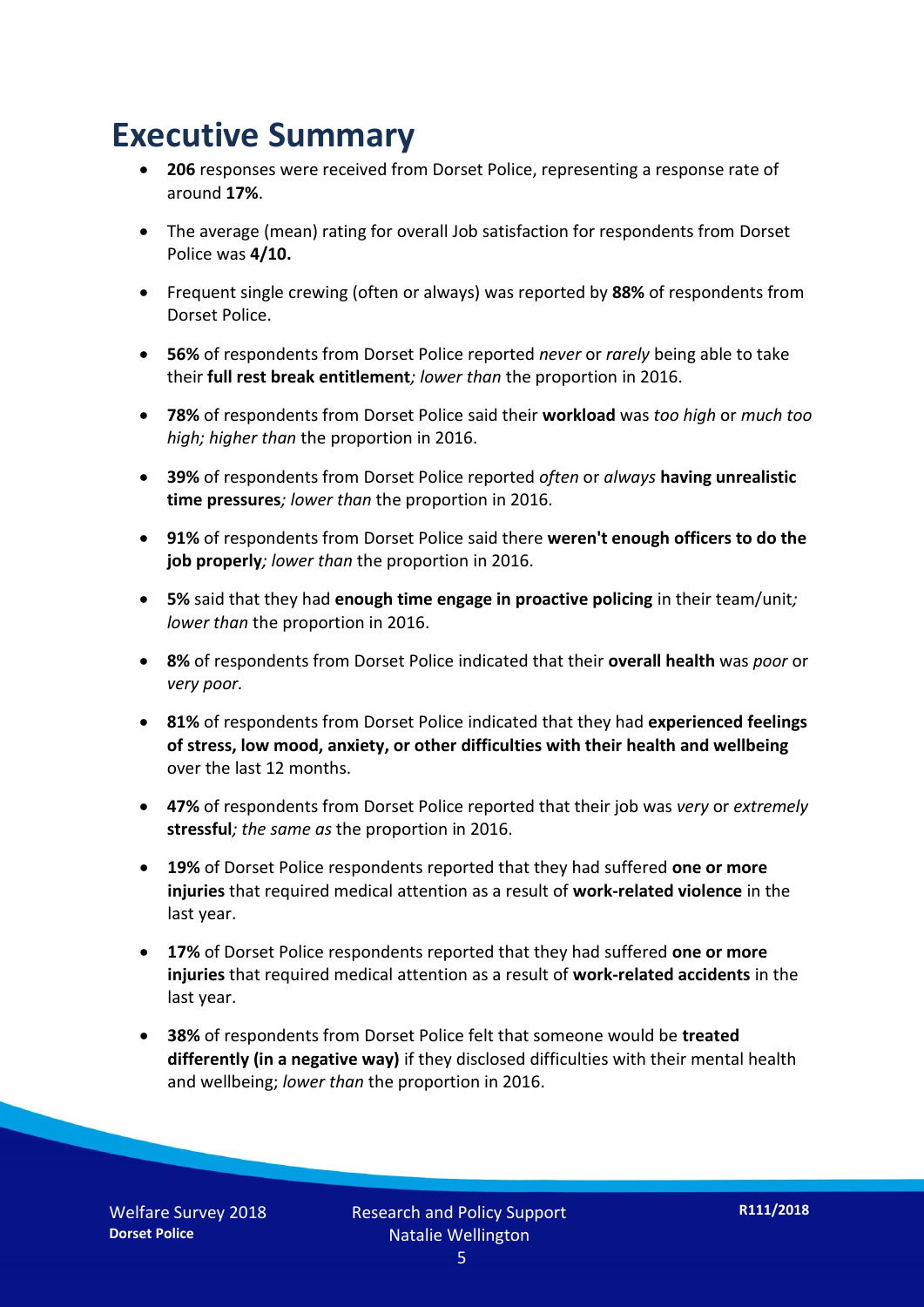## **1. WORKING ARRANGEMENTS**

#### **1.1. OVERALL JOB SATISFACTION**

Respondents were asked to rate their overall job satisfaction between 0 and 10, where 0 was 'not at all satisfied' and 10 was 'completely satisfied.'

The average (mean) rating for overall job satisfaction for respondents from Dorset Police was 4/10 (range 0-10), with 29% of respondents reporting an overall job satisfaction rating of 2 or less.

This can be compared to the National average of 4/10, and 32% of respondents reported an overall job satisfaction rating of 2 or less.

#### **1.2. SHIFTS**

7% of respondents from Dorset Police reported that their formal shift duration was more than the 8-10 hours advised by the Health and Safety Executive<sup>iii</sup> and the Police Negotiating Board,<sup>iv</sup> and 7% of respondents indicated a shift length of 12 hours or more.

7% of the national sample indicated that their formal shift duration was more than 8-10 hours, and 5% indicated a shift length of 12 hours or more.

#### **1.3. SINGLE CREWING**

Among respondents from Dorset Police, for whom this item was applicable, 88% reported being single crewed either *often* or *always* over the previous 12 month period. This can be compared with 75% of respondents from the national sample.

#### **1.4. BREAKS, REST DAYS AND ANNUAL LEAVE**

56% of respondents from Dorset Police reported *never* or *rarely being* able to take their full rest break entitlement, and 45% reported having had two or more rest days cancelled in the previous 12 month period. In addition, 36% of respondents from Dorset Police told us that they have not been able to take their full annual leave entitlement in the previous 12 month period.

Historical comparison for items relating to breaks, rest days and annual leave for **Dorset Police**, are provided in Table 1.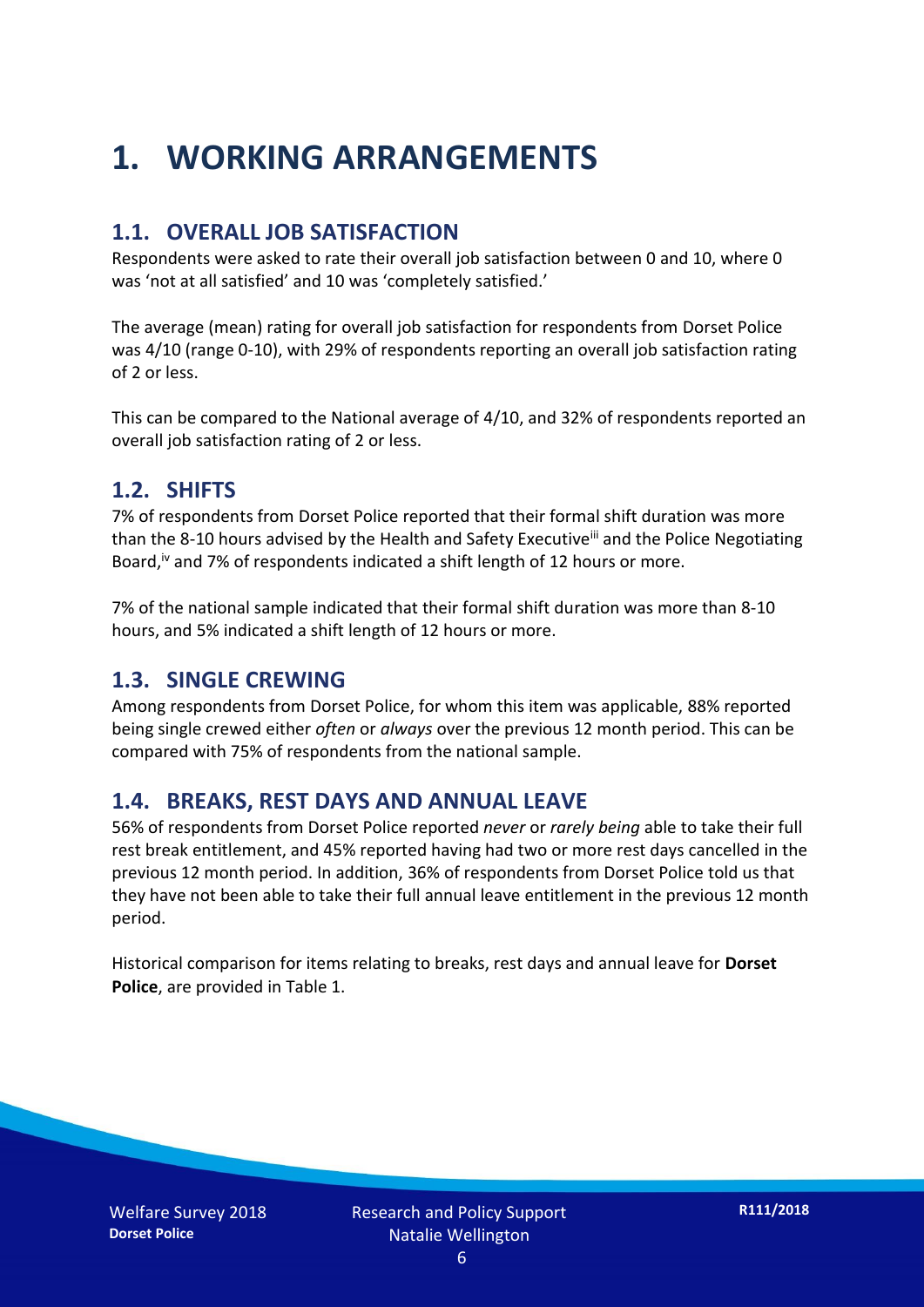| Table 1: Force level figures for breaks, rest days and<br>annual leave     | 2016 | 2018 |
|----------------------------------------------------------------------------|------|------|
| Reported being never or rarely able to take full rest<br>break entitlement | 61%  | 56%  |
| Reported having 2 or more rest days cancelled in the<br>previous 12 months | 57%  | 45%  |
| Reported being unable to take their full annual leave<br>entitlement       | 51%  | 36%  |

Historical comparisons for items relating to breaks, rest days and annual leave for the **police service as a whole**, are provided in the table below.

| Table 2: National figures for breaks, rest days and<br>annual leave        | 2016 | 2018 |
|----------------------------------------------------------------------------|------|------|
| Reported being never or rarely able to take full rest<br>break entitlement | 53%  | 52%  |
| Reported having 2 or more rest days cancelled in the<br>previous 12 months | 76%  | 67%  |
| Reported being unable to take their full annual leave<br>entitlement       | 33%  | 31%  |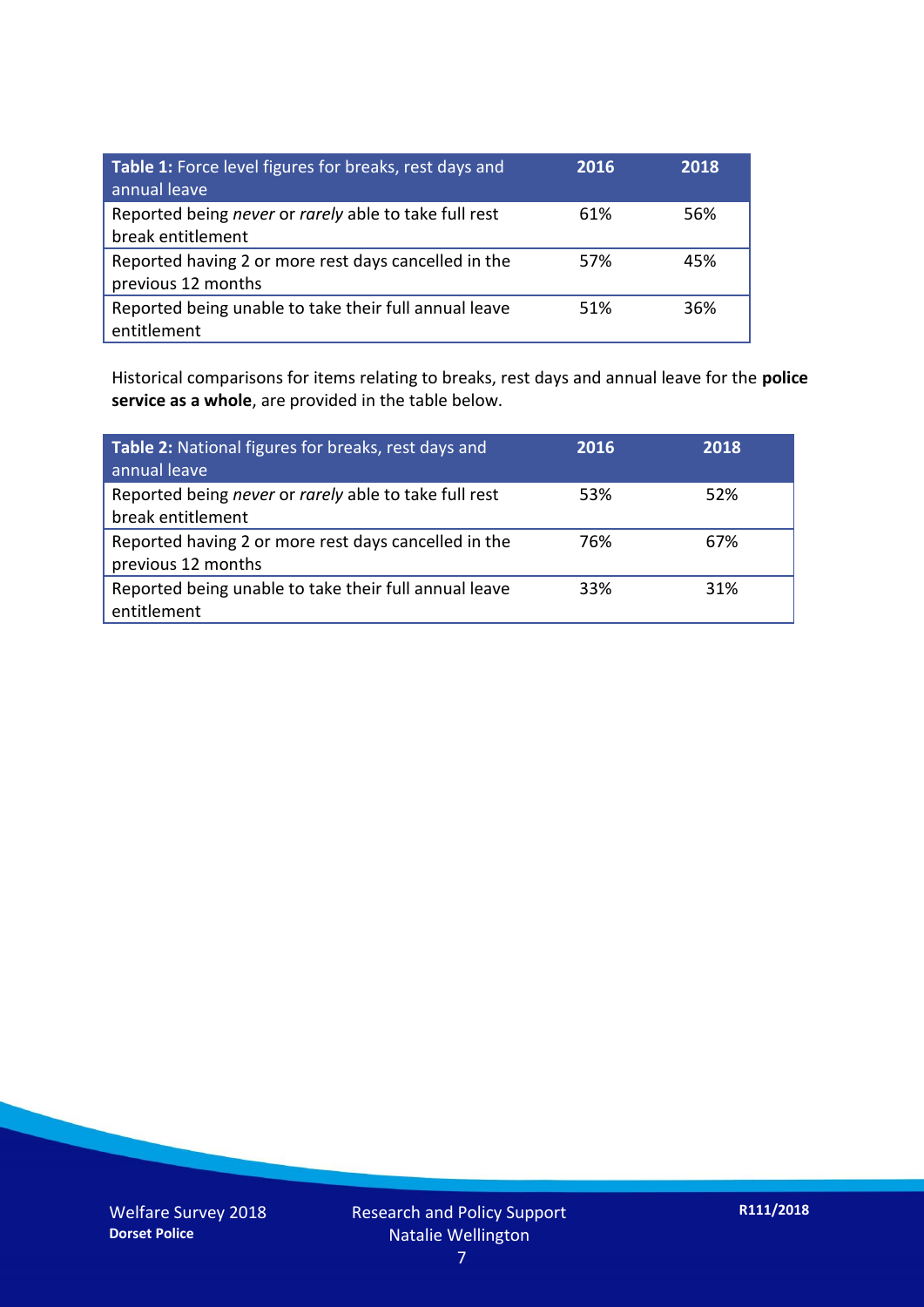## **2. DEMAND**

### **2.1. WORKLOAD**

78% of respondents from Dorset Police told us that their workload is currently *too high*, or *much too high* – *higher than* the proportion from the national sample (72%) and *higher than* the proportion reported by Dorset Police in the 2016 Demand, Capacity and Welfare Survey.

### **2.2. HSE MANAGEMENT STANDARDS**

The UK Health and Safety Executive published the Management Standards Indicator Tool (MSIT) to assist organisations in the assessment of workers exposure to dimensions of the psychosocial work environment that, if not properly managed, can lead to harm to health.<sup>v</sup> The 25-item version of the MSIT<sup>vi</sup> contains four items that measure job demands, which were included as part of the Demand, Capacity and Welfare Survey.

36% of respondents from Dorset Police told us that they *often* or *always* have unachievable deadlines, and 57% that they *often* or *always* have to neglect some tasks because they have too much to do.

Historical comparisons for the MSIT job demand items for **Dorset Police** are provided in the table below.

| Table 3: Force level figures for HSE MSIT job demands | 2016 | 2018 |
|-------------------------------------------------------|------|------|
| Often or always have unrealistic time pressures       | 46%  | 39%  |
| Often or always pressured to work long hours          | 30%  | 32%  |
| Often or always have to neglect some tasks because    | 60%  | 57%  |
| they have too much to do                              |      |      |
| Often or always have unachievable deadlines           | 43%  | 36%  |

Historical comparison for the MSIT job demand items for the **police service as a whole**, are provided in the table below.

| Table 4: National figures for HSE MSIT job demands | 2016 | 2018 |
|----------------------------------------------------|------|------|
| Often or always have unrealistic time pressures    | 35%  | 40%  |
| Often or always pressured to work long hours       | 26%  | 29%  |
| Often or always have to neglect some tasks because | 43%  | 54%  |
| they have too much to do                           |      |      |
| Often or always have unachievable deadlines        | 29%  | 38%  |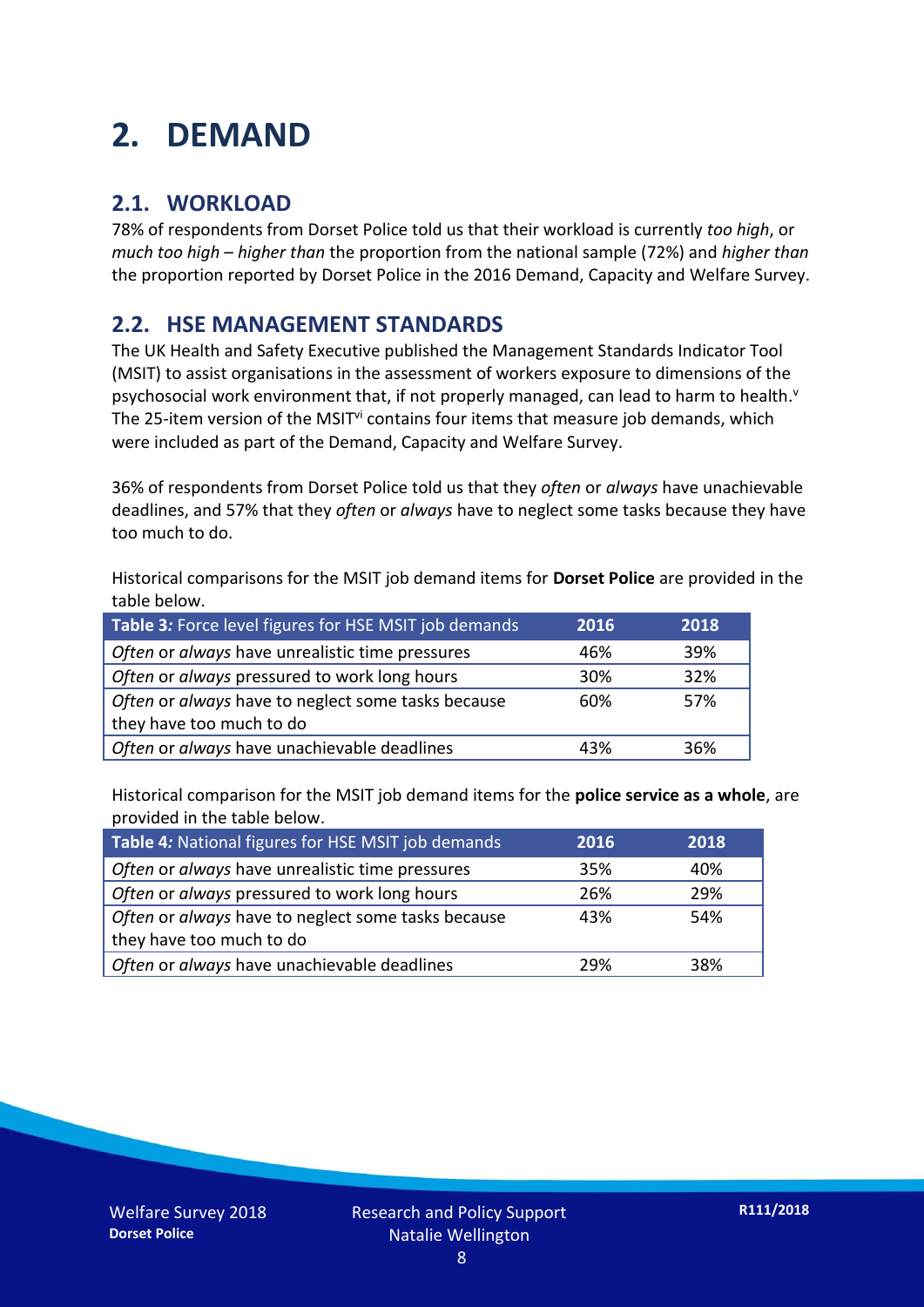### **2.3. AMOUNT AND PACE OF WORK**

85% of respondents from Dorset Police *disagreed* or *strongly disagreed* that they were able to meet all of the conflicting demands on their time, whilst 5% *agreed* or *strongly agreed* that they had enough time engage in proactive policing in their team/unit. The proportion of officers from Dorset Police reporting to have enough time to engage in proactive policing is *lower than* the proportion in 2016.

Across the police service as a whole, 74% of respondents *disagreed* or *strongly disagreed* that they were able to meet all of the conflicting demands on their time and 90% *disagreed* or *strongly disagreed* that there are enough officers to manage all the demands made on their team/unit.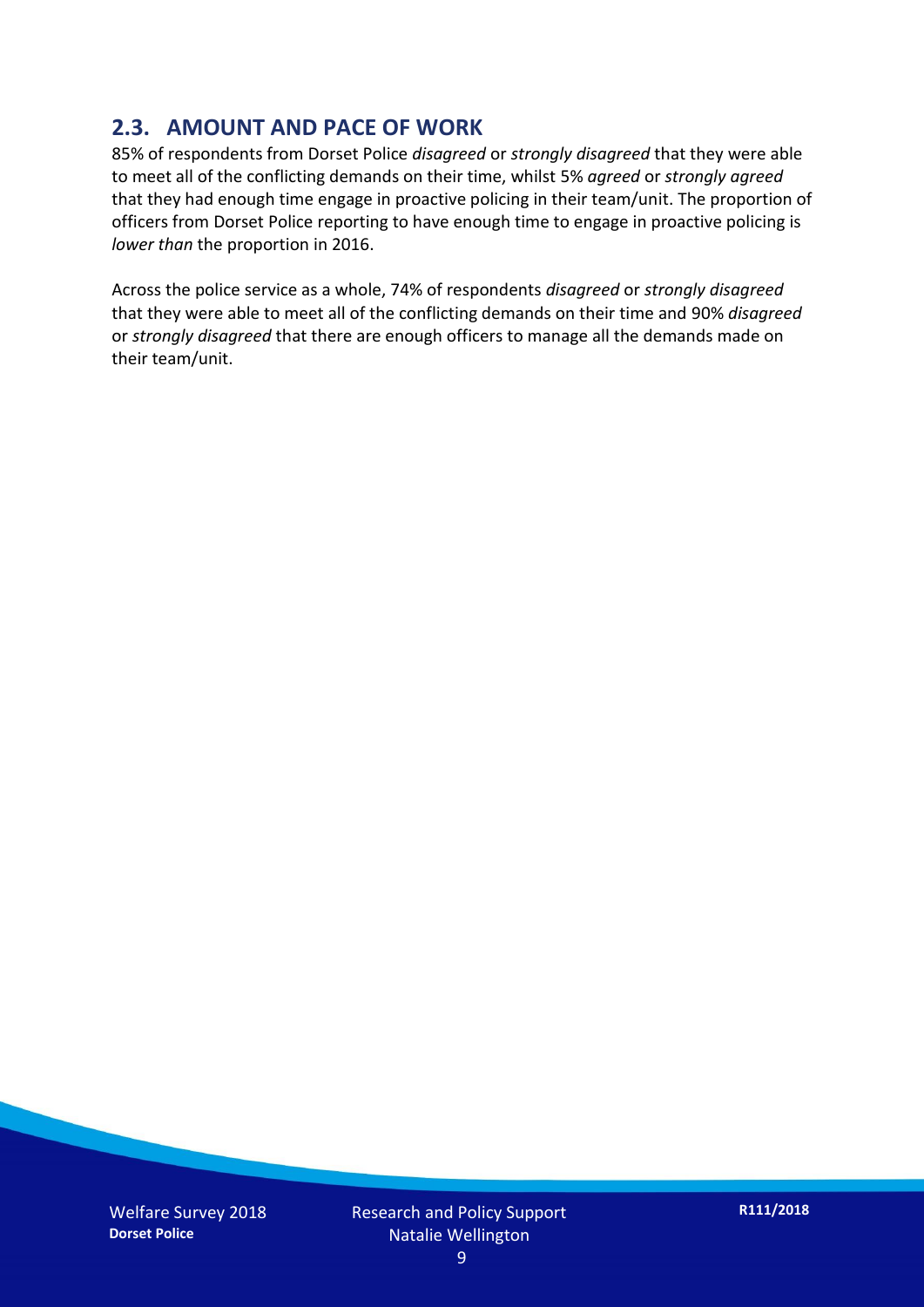## **3. CAPACITY**

### **3.1. MINIMUM OFFICER STAFFING**

71% of respondents from Dorset Police indicated that their team or unit had a minimum officer staffing level.

Among respondents whose team or unit had a minimum officer staffing level, 39% indicated that this level was *never* or *rarely* achieved. This can be compared to 2016 where 22% of respondents from Dorset Police indicated that the minimum officer staffing level was *never* or *rarely* achieved.

### **3.2. OFFICER STAFFING ARRANGEMENTS**

84% of respondents *disagreed* or *strongly disagreed* that the way officer staffing levels are determined in their team/unit seems to be effective; *higher than* the proportion reported in 2016.

Historical comparisons of two key items relating to capacity to deal with demand for **Dorset Police** are provided in the table below.

| Table 5: Force level figures for key items relating to capacity                                                     |                                                      |      |  |
|---------------------------------------------------------------------------------------------------------------------|------------------------------------------------------|------|--|
| <b>Statements</b>                                                                                                   | % of respondents who<br>disagreed with the statement |      |  |
|                                                                                                                     | 2016                                                 | 2018 |  |
| There are enough officers in my team/unit for me to do<br>my job properly                                           | 92%                                                  | 91%  |  |
| In my experience, we generally have enough officers to<br>manage all the demands being made on us as a<br>team/unit | 92%                                                  | 94%  |  |

Historical comparisons of the same items for the **police service as a whole** are provided in the table below.

| Table 6: National figures for key items relating to capacity                                                        |                                                      |      |  |  |
|---------------------------------------------------------------------------------------------------------------------|------------------------------------------------------|------|--|--|
| <b>Statements</b>                                                                                                   | % of respondents who<br>disagreed with the statement |      |  |  |
|                                                                                                                     | 2016                                                 | 2018 |  |  |
| There are enough officers in my team/unit for me to do<br>my job properly                                           | 78%                                                  | 83%  |  |  |
| In my experience, we generally have enough officers to<br>manage all the demands being made on us as a<br>team/unit | 85%                                                  | 90%  |  |  |

Welfare Survey 2018 **Dorset Police**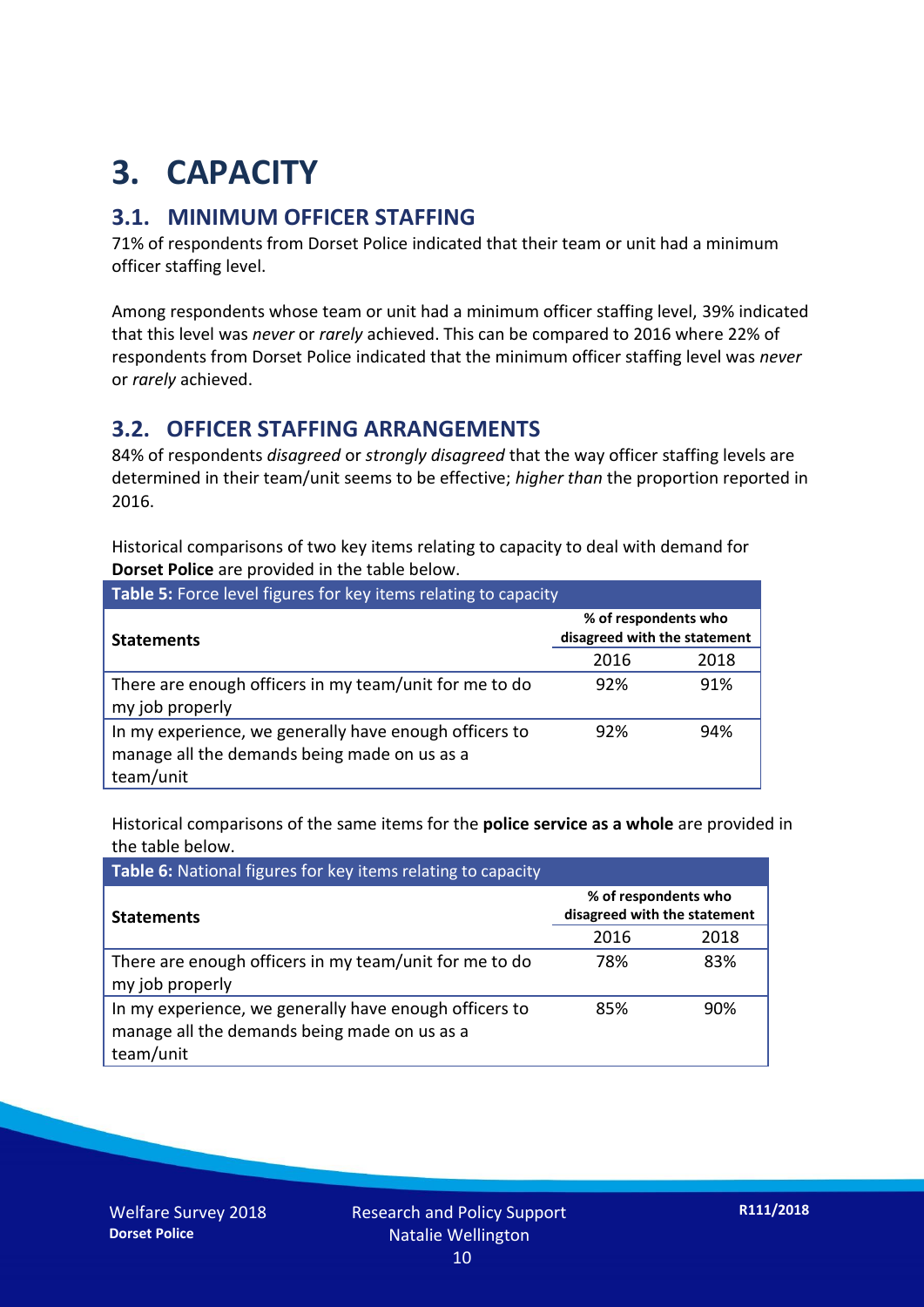## **4. HEALTH AND WELLBEING**

### **4.1. OVERALL LIFE SATISFACTION**

Respondents were asked to rate their overall life satisfaction between 0 and 10, where 0 was 'not at all satisfied' and 10 was 'completely satisfied.'

The average (mean) rating for overall life satisfaction for respondents from Dorset Police was 5/10 (range 0-10). 14% of respondents reported life satisfaction rating of 2 or less.

These results can be compared to the National average of 6/10, with 15% of respondents reporting an overall life satisfaction rating of 2 or less.

#### **4.2. OVERALL PHYSICAL HEALTH**

Participants were asked to rate their overal health on a scale from *very good* to *very poor*. An historical comparison for both national and local figures for this item are below.

| Table 7: Self-rated overall physical health |                       | 2016 | 2018 |
|---------------------------------------------|-----------------------|------|------|
| <b>Force level figures</b>                  | Very poor             | 1%   | 1%   |
|                                             | Poor                  | 9%   | 7%   |
|                                             | Neither good nor poor | 19%  | 15%  |
|                                             | Good                  | 62%  | 53%  |
|                                             | Very good             | 8%   | 25%  |
| <b>National figures</b>                     | Very poor             | 1%   | 1%   |
|                                             | Poor                  | 11%  | 6%   |
|                                             | Neither good nor poor | 23%  | 17%  |
|                                             | Good                  | 53%  | 54%  |
|                                             | Very good             | 13%  | 23%  |

#### **4.3. SINGLE ITEM INDICATOR OF STRESS**

Work related stress was measured using a single-item measure. 47% of respondents from Dorset Police presented with a non-diagnostic case of work-related stress.<sup>vii</sup>

This is *same as* the proportion reported in the 2016 iteration of this survey and *higher than* the proportion reported in this year's national results.

Stress outside of work was assessed using an adaptation of the work-related stress measure. 16% of respondents from Dorset Police presented with a non-diagnostic case of stress outside of work.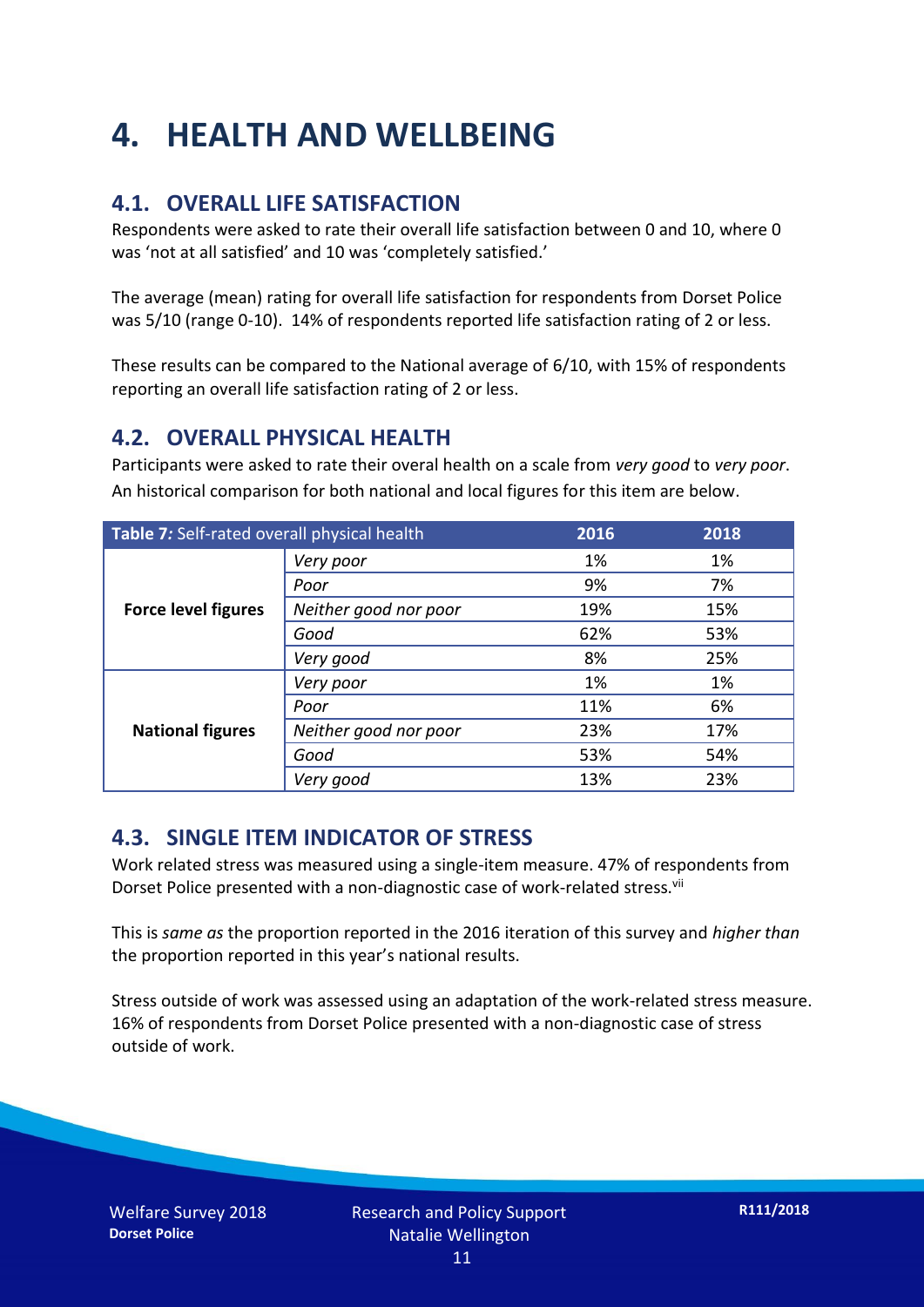### **4.4. SINGLE ITEM INDICATOR FOR MENTAL HEALTH**

A top-level broad overview of mental wellbeing was established using an item that asked respondents to indicate whether they had experienced feelings of stress, low mood, anxiety, or other difficulties with their health and wellbeing over the last 12 months.

81% of respondents from Dorset Police indicated that they had experienced feelings of stress, low mood, anxiety, or other difficulties with their health and wellbeing over the last 12 months; with 93% also indicating that these feelings were caused, or made worse by work.

#### **4.5. MENTAL WELLBEING**

Mental wellbeing can be broadly conceptualized as having two dimensions. The first concerns positive affect (i.e. pleasurable aspects of wellbeing such as feelings of optimism, cheerfulness, and relaxation). The second concerns psychological functioning (i.e. such as clear thinking, self-acceptance, personal development, competence, and autonomy).

To investigate mental wellbeing in more detail the two-dimensional structure of mental wellbeing described above was assessed using the short Warwick-Edinburgh Mental Wellbeing Scale (SWEMWBS). viii The scale asks individuals to rate their experience during the last two weeks for seven positively framed statements.

SWEMWBS findings for **Dorset Police** are presented in the table below alongside those for national sample for 2016 and 2018.

**Table 8**: % of respondents that reported experiencing the following positive aspects of wellbeing *rarely* or *none of the time* over the previous 2 weeks

| <b>SWEMWBS item</b>                           | <b>National figures</b> |      | <b>Force level figures</b> |      |
|-----------------------------------------------|-------------------------|------|----------------------------|------|
|                                               | 2016                    | 2018 | 2016                       | 2018 |
| I've been feeling optimistic about the future | 62%                     | 36%  | 65%                        | 33%  |
| I've been feeling useful                      | 28%                     | 25%  | 35%                        | 22%  |
| I've been feeling relaxed                     | 60%                     | 48%  | 65%                        | 52%  |
| I've been dealing with problems well          | 20%                     | 19%  | 21%                        | 24%  |
| I've been thinking clearly                    | 16%                     | 16%  | 17%                        | 15%  |
| I've been feeling close to other people       | 34%                     | 28%  | 45%                        | 29%  |
| I've been able to make up my own mind         | 13%                     | 10%  | 21%                        | 10%  |
| about things                                  |                         |      |                            |      |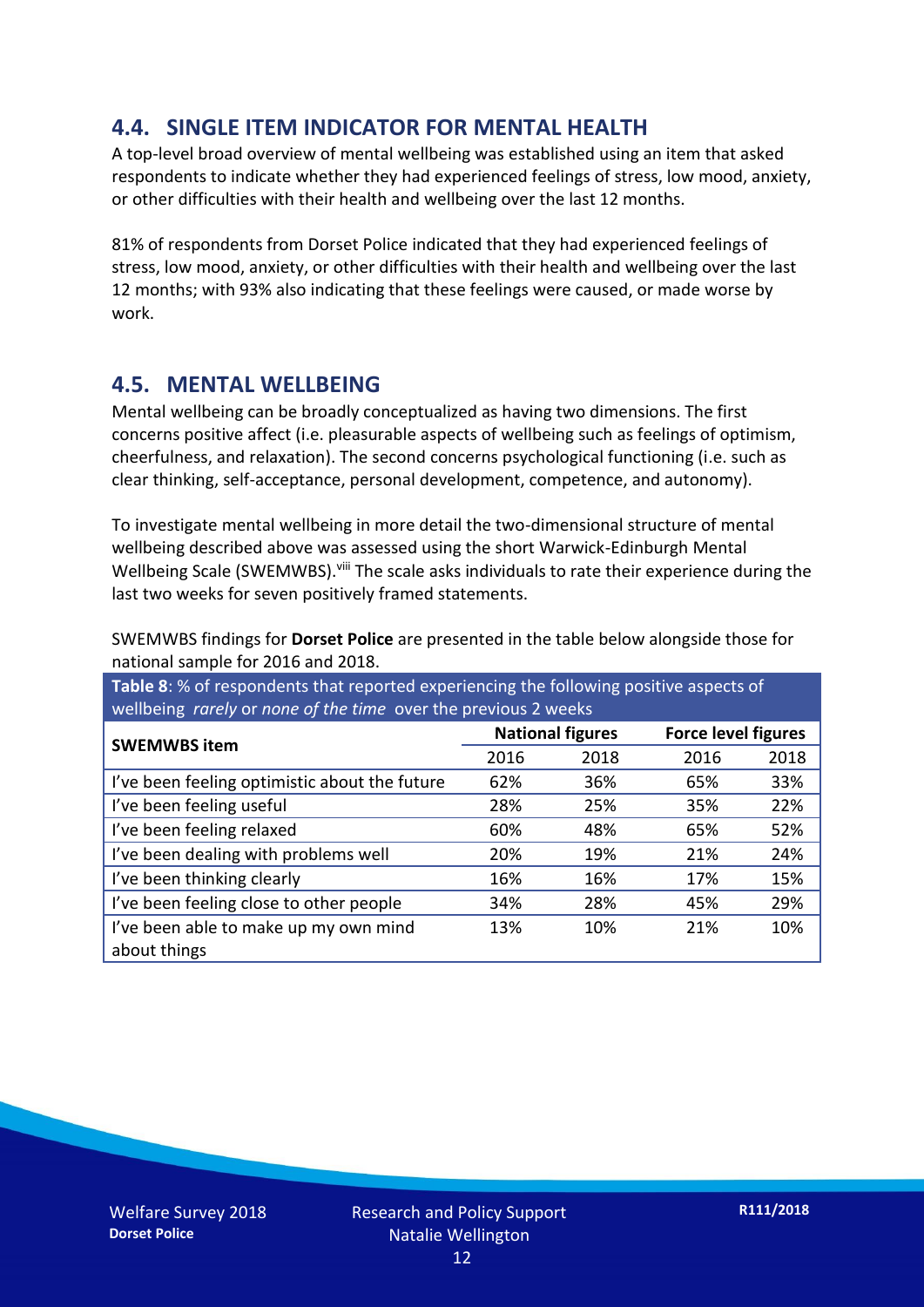#### **4.6. HELP SEEKING**

A question was applied to identify those who had ever **sought help** for feelings of stress, low mood, anxiety, or any other difficulties with mental health and wellbeing. Examples of sources of help were provided including GP, occupational health department, psychologist, therapist, and counsellor.

49% of responses from Dorset Police had previously sought help for feelings of stress, low mood, anxiety or other difficulties with their mental health and wellbeing, 56% of which had done so within the last 12 months.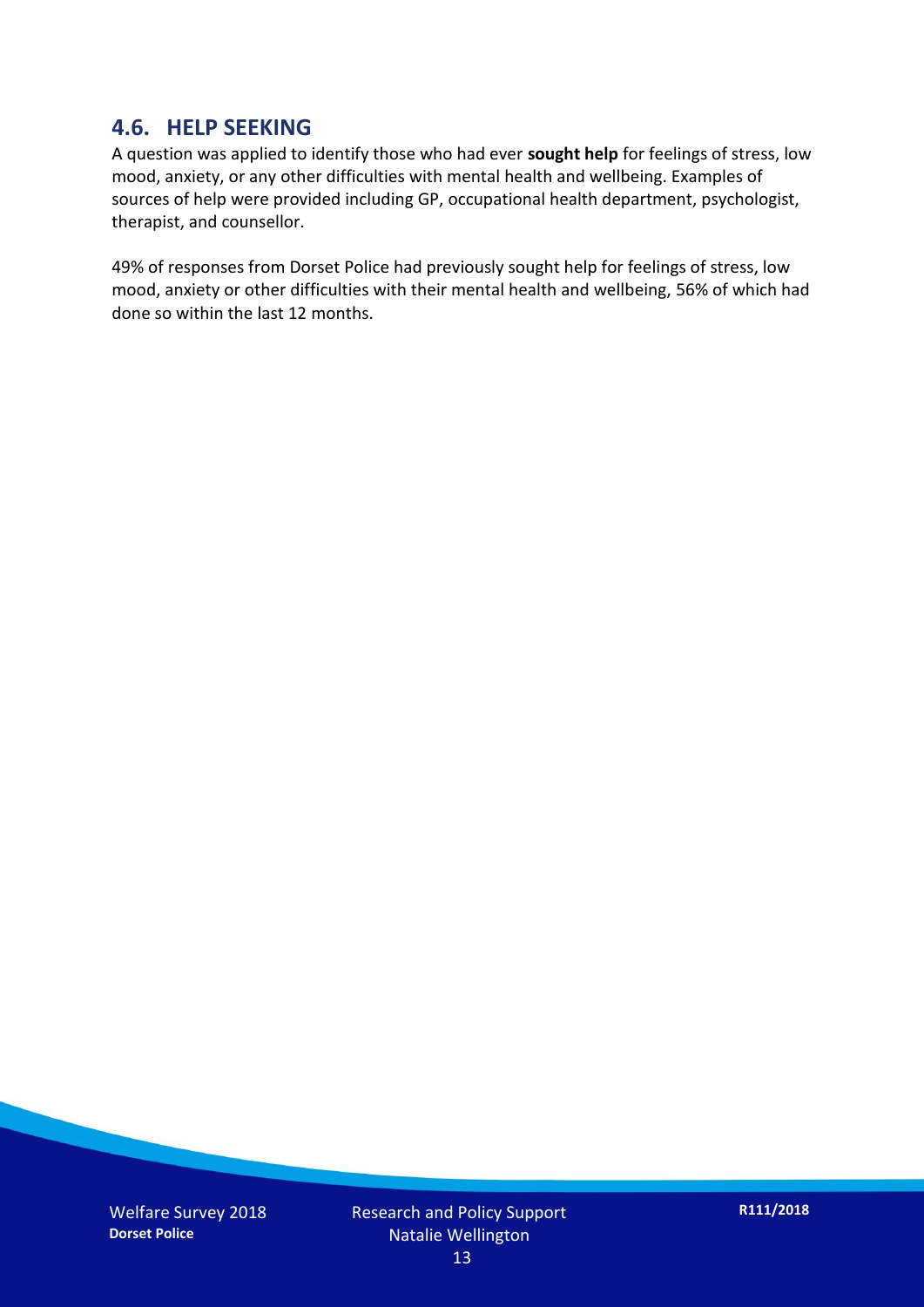## **5. ABSENCE BEHAVIOUR**

### **5.1. ABSENCE**

64% of respondents from Dorset Police reported one or more days of sickness absence and 25% of respondents indicated that at least one day of their sickness absence was attributable to stress, depression, or anxiety.

The national proportion of respondents who had taken one or more days of sickness absence was 56% and 32% of respondents indicated that at least one day of their sickness absence was attributable to stress, depression, or anxiety.

### **5.2. PRESENTEEISM AND LEAVEISM**

Presenteeism is the act of attending work while ill. This has been shown to be associated with subsequent health decline, particularly in relation to burnout,  $\alpha$  and can to lead to elevated absenteeism.<sup>x</sup> Moreover, evidence suggests that presenteeism can compound the effects of the initial illness and negatively influence job satisfaction, resulting in negative job attitudes and withdrawal from work.<sup>xi</sup>

Leaveism is a recently coined term to describe hidden sickness absence and work undertaken during rest periods, including using allocated time off such as annual leave entitlements to take time off when they are in fact unwell.

Findings for Dorset Police are presented in the graph below.





Welfare Survey 2018 **Dorset Police**

Research and Policy Support Natalie Wellington 14

**R111/2018**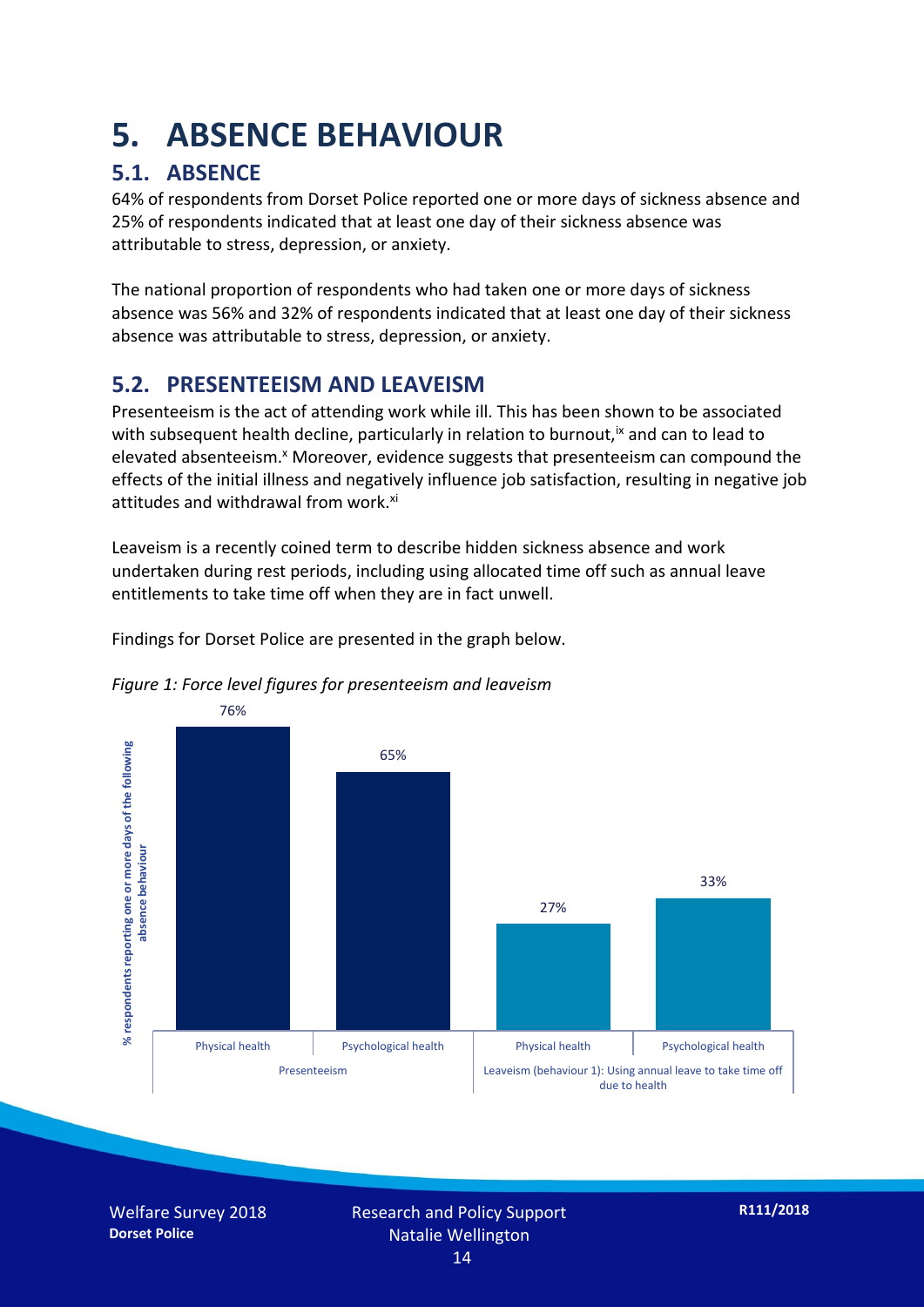## **6. Violence and physical injuries**

### **6.1. VIOLENCE**

Verbal and physical violence was assessed using four questions regarding how often officers received verbal insults, verbal threats, unarmed physical attacks, and attacks with a weapon from members of the public over the previous 12 months. Findings are presented in the table below.

**Table 9:** Force level figures for frequency of verbal and physical violence from members of the public

| <b>Type of violent victimisation</b>               | % of respondents indicating frequency<br>of experience as at least once a week |      |  |
|----------------------------------------------------|--------------------------------------------------------------------------------|------|--|
|                                                    | 2016                                                                           | 2018 |  |
| Verbal insults (e.g., swearing, shouting, abuse)   | 44%                                                                            | 34%  |  |
| Verbal threats (e.g., threat of hitting, threat of | 33%                                                                            | 23%  |  |
| kicking)                                           |                                                                                |      |  |
| *Spitting assaults (i.e. being deliberately spat   |                                                                                | 3%   |  |
| upon)                                              |                                                                                |      |  |
| Unarmed physical attacks (e.g., struggling to      | 28%                                                                            | 11%  |  |
| get free, wrestling, hitting, kicking)             |                                                                                |      |  |
| Use of a deadly weapon (e.g., stick, bottle, axe,  | 3%                                                                             | 1%   |  |
| firearm)                                           |                                                                                |      |  |

\*Spitting assaults data was only available from 2018.

#### **6.2. INJURIES**

19% of Dorset Police respondents reported that they had suffered one or more injuries that required medical attention as a result of work-related **violence** in the last year – losing more than 165 days in sickness absence.

This is *lower than* the proportion reporting one or more injuries as a result of work-related **violence** than reported in the 2016 iteration of this survey and *lower than* the proportion compared to this year's national results.

17% of Dorset Police respondents also reported that they had suffered one or more injuries that required medical attention as a result of work-related **accidents** in the last year – losing more than 104 days in sickness absence.

This is *lower than* the proportion reporting one or more injuries as a result of work-related **accidents** in the 2016 iteration of this survey and *higher than* the proportion compared to this year's national results.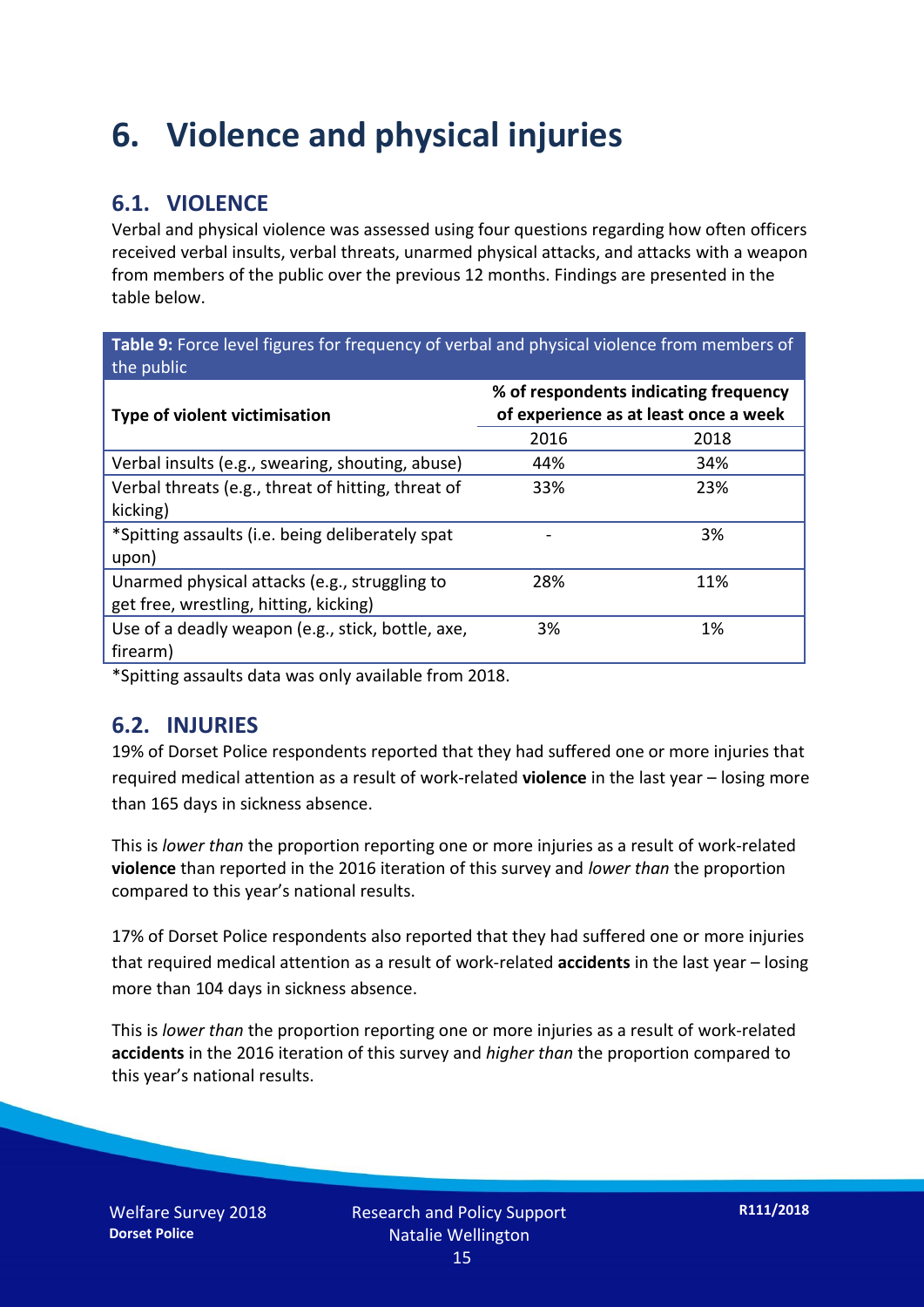## **7. ORGANISATIONAL SUPPORT: MENTAL HEALTH & WELLBEING**

Participants who indicated that they had sought help for difficulties with mental health and wellbeing were presented with additional questions concerning disclosure to a line manager.

### **7.1. DISCLOSURE**

69% of respondents from Dorset Police, for whom it was applicable, reported that they had disclosed seeking mental health and wellbeing support to their line managers. This can be compared with 75% from the same survey in 2016.

#### **7.2. REASONS FOR NON-DISCLOSURE**

Respondents who did not disclose to their line managers that they had sought mental health and wellbeing support, were asked to indicate why. Findings are presented in the table below.

| Table 10: Reasons for non-disclosure                        |                     |                 |
|-------------------------------------------------------------|---------------------|-----------------|
|                                                             | % of total mentions |                 |
| Item                                                        | Force level         | <b>National</b> |
|                                                             | figures             | figures         |
| I was worried that my other colleagues would find out       | 13%                 | 10%             |
| I thought it would negatively affect my opportunities for   | 11%                 | 11%             |
| promotion and/or specialising                               |                     |                 |
| It wasn't affecting my work                                 | 5%                  | 7%              |
| I didn't want to be treated differently (in a negative way) | 13%                 | 13%             |
| I felt it was a personal matter                             | 21%                 | 20%             |
| I have had negative experiences of disclosing in the past   | 4%                  | 6%              |
| I thought it would have a negative impact on my career      | 9%                  | 10%             |
| There is a negative attitude in the police service towards  | 11%                 | 12%             |
| people who experience difficulties with their mental health |                     |                 |
| and wellbeing                                               |                     |                 |
| I did not think my line manager would treat me with         | 11%                 | 7%              |
| empathy                                                     |                     |                 |
| For reasons other than those listed above                   | 1%                  | 4%              |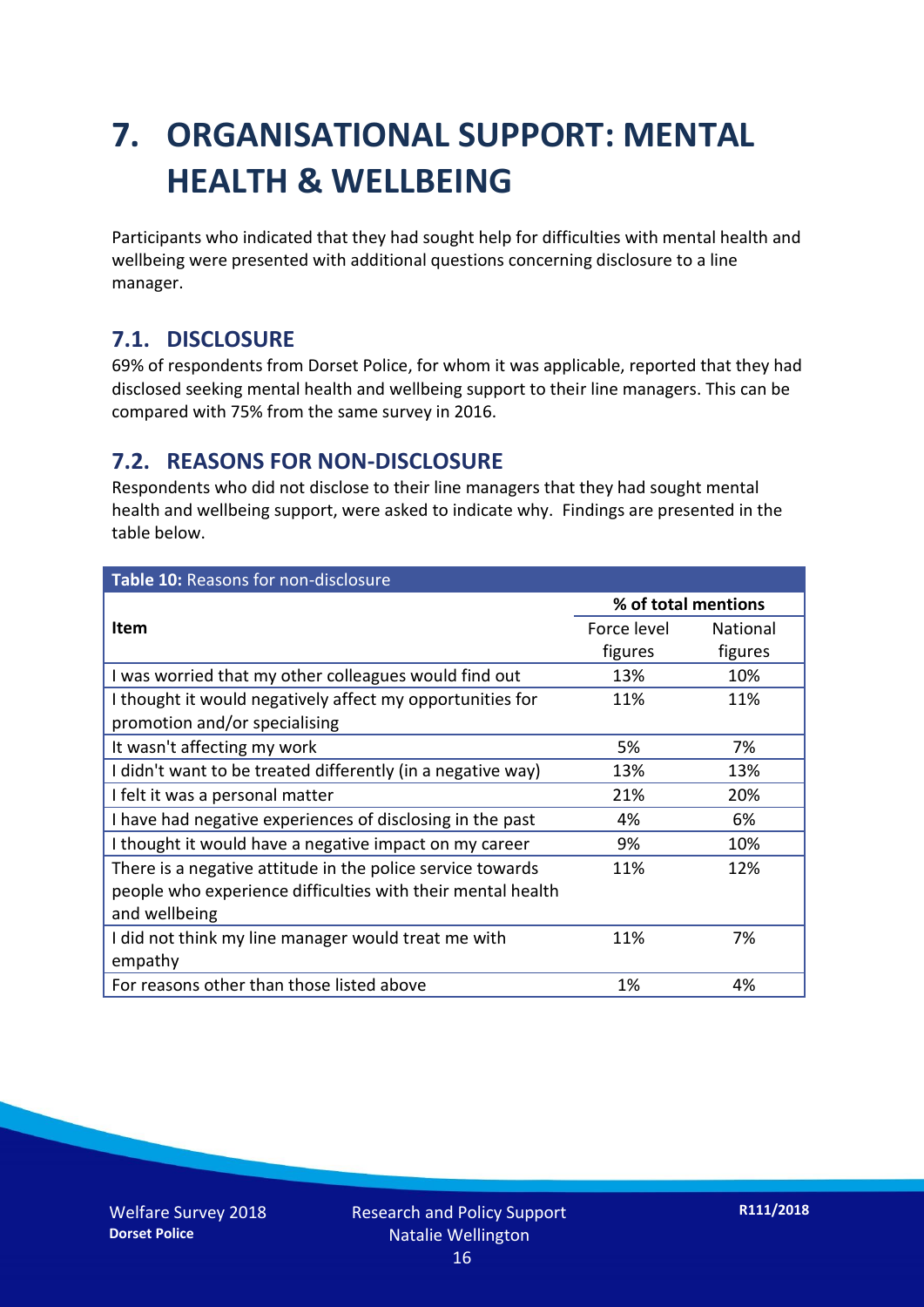### **7.3. ATTITUDES TO MENTAL HEALTH AND WELLBEING**

All respondents were asked about the attitude of the police service towards mental health and wellbeing.

Respondents were provided with a list of statements, and asked to indicate the extent to which they agreed or disagreed with the statement.

The table below shows the percentage of respondents who agreed with three key statements about the police services attitudes towards mental health and wellbeing for both Dorset Police, and the police service as a whole.

| Table 11: Attitudes to mental health and wellbeing |                                                    |                         |  |
|----------------------------------------------------|----------------------------------------------------|-------------------------|--|
| <b>Statements</b>                                  | % of respondents that agreed with<br>the statement |                         |  |
|                                                    | Force level figures                                | <b>National figures</b> |  |
| The police service encourages staff to talk openly | 47%                                                | 45%                     |  |
| about mental health and wellbeing                  |                                                    |                         |  |
| Someone would be treated differently (in a         | 38%                                                | 37%                     |  |
| negative way) if they disclosed difficulties with  |                                                    |                         |  |
| their mental health and wellbeing                  |                                                    |                         |  |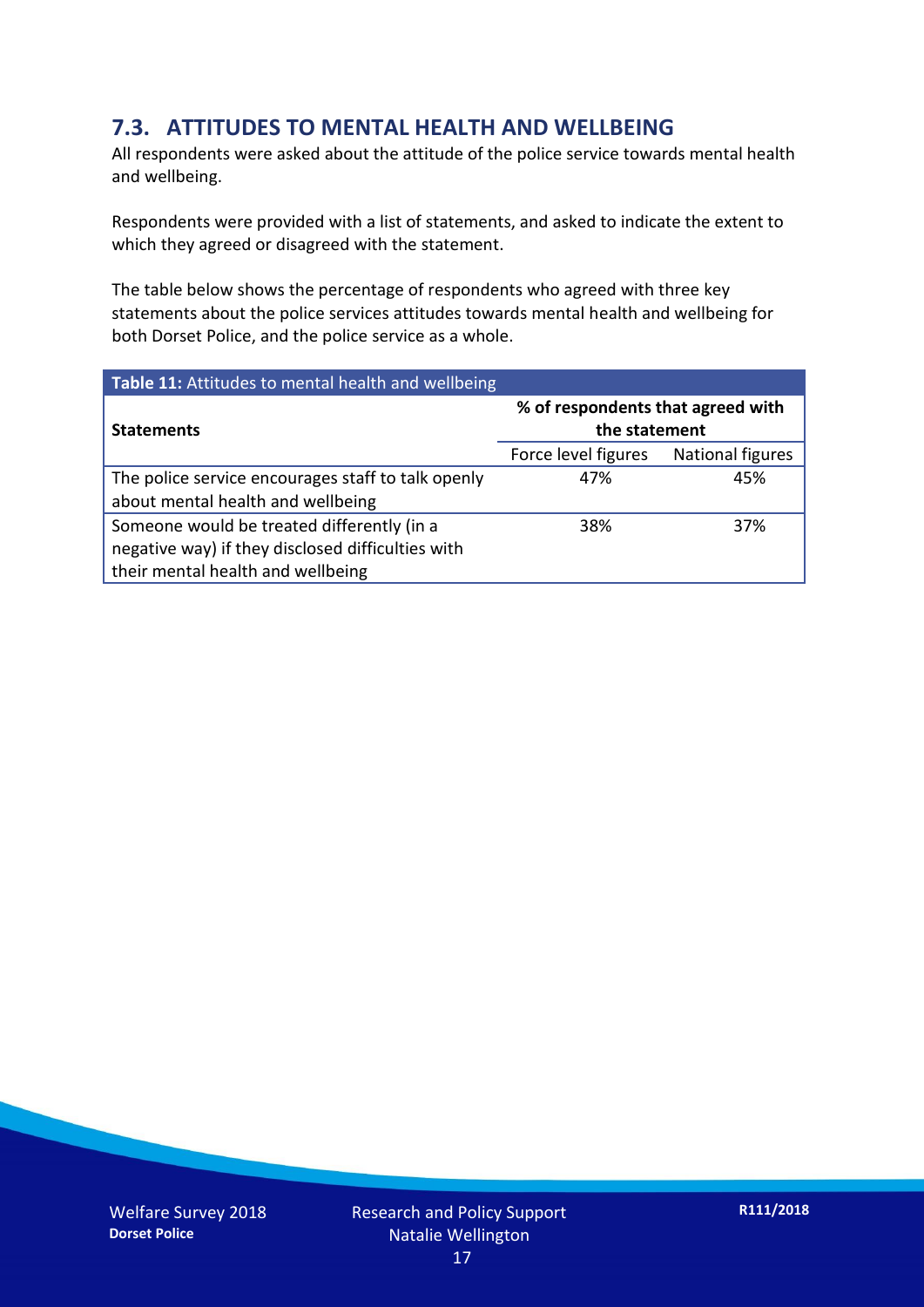## **8. Notes for JBBs**

Additional findings from the 2018 Demand, Capacity and Welfare survey are available on request from the Research and Policy department. Additional topics include, but are not limited to:

- Morale,
- Fatigue and sleep,
- Managerial mental health and wellbeing support,
- Organisational change, and
- Organisational justice.

The findings of the survey can also be broken down in more detail in terms of different demographic groups, such as rank, role or length of service. However please be aware that we can only go into a certain level of detail with this demographic data in order to preserve respondents' confidentiality.

JBBs wishing to obtain further information can contact [ResearchandDataCollection@polfed.org](mailto:ResearchandDataCollection@polfed.org) to discuss their requirements.

The Research and Policy Department only has one member of staff responsible for these data requests; please bear this in mind in terms of turnaround times and the amount of data you request when contacting the team.

All other interested parties should speak to their local JBB in the first instance.